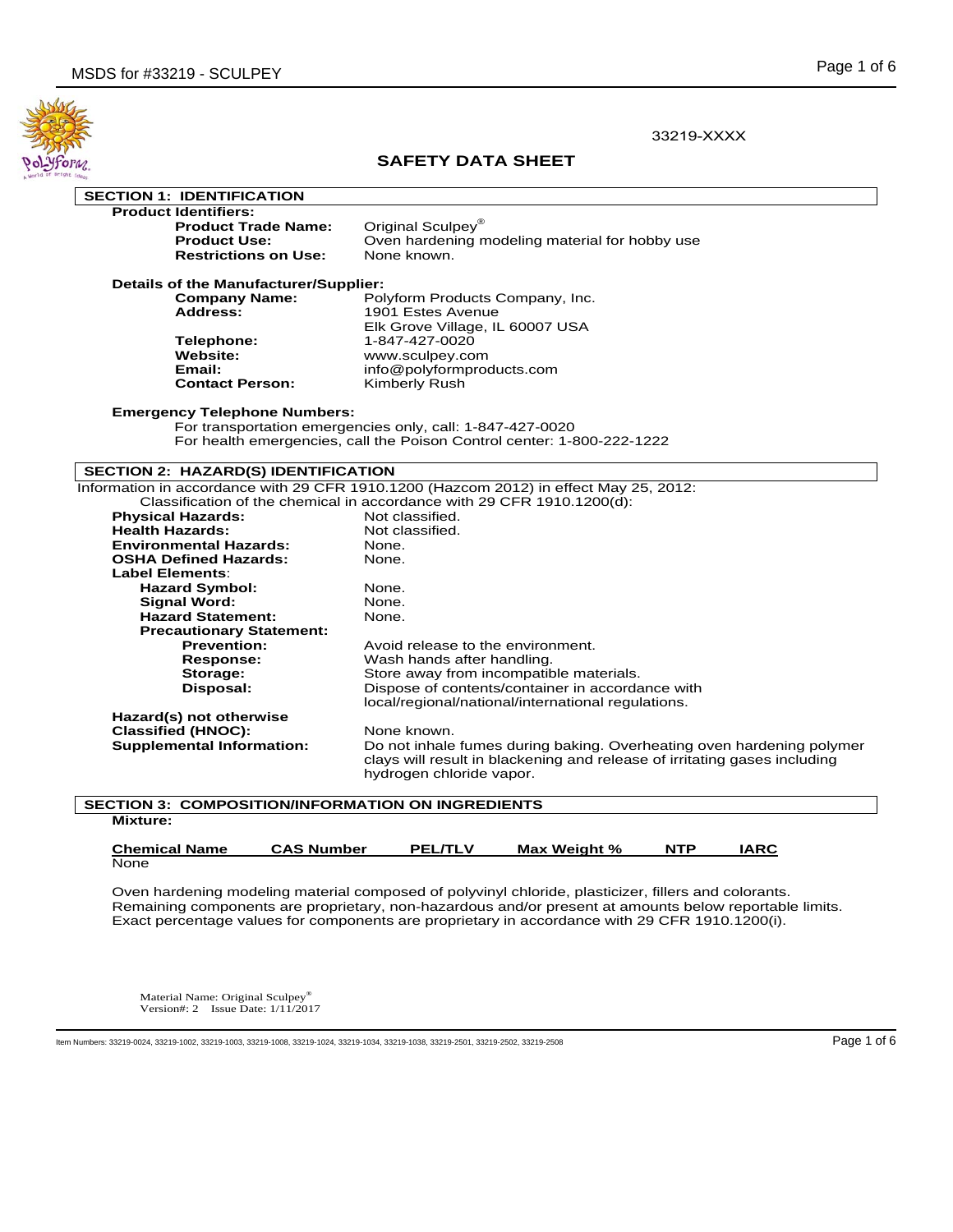# **SECTION 4: FIRST AID MEASURES**

# **Description of First Aid Measures:**

 **General:** If irritation or other symptoms occur or persist from any route of exposure see a physician/get medical attention.

 **Eye Contact:** Any material that contacts the eye should be washed out immediately with water for 5-10 minutes. Seek medical attention if symptoms occur.

**Skin Contact:** Wash the affected area thoroughly with plenty of soap and water. Seek medical attention if symptoms occur.

 **Inhalation:** Seek fresh air after inhalation of fumes in the case of overheating material in oven. Seek medical attention if symptoms occur.

 **Ingestion:** Wash out mouth with water. If symptoms persist, seek medical attention.

 **Protection of First Aid Responders:** Wear proper personal protective clothing and equipment.

**Most important symptoms and effects, both acute and delayed:** Irritation. Pre-existing skin problems may be aggravated by prolonged or repeated exposure.

**Indication of any immediate medical attention and special treatment needed, if necessary:** Treat symptomatically.

| <b>SECTION 5: FIRE-FIGHTING MEASURES</b>                                 |                                                                                                                            |  |
|--------------------------------------------------------------------------|----------------------------------------------------------------------------------------------------------------------------|--|
| <b>Suitable Extinguishing Media:</b>                                     | Use water spray jet, foam, carbon dioxide, ABC dry chemical.                                                               |  |
| Unsuitable Extinguishing Media:                                          | None known.                                                                                                                |  |
| <b>Specific Hazards Arising from</b><br>the Chemical:                    | In the case of overheating in oven, carbon monoxide, carbon dioxide and<br>noxious hydrochloric acid vapors may be formed. |  |
| <b>Special Protective Equipment</b><br>and precautions for firefighters: | Wear self-contained breathing apparatus with full face piece and<br>full protective clothing.                              |  |
| <b>Fire Fighting Equipment</b><br>Instructions:                          | Move containers from fire area if you can do so without risk.                                                              |  |
| <b>Specific Methods:</b>                                                 | Use standard firefighting procedures and consider the hazards of other<br>materials involved.                              |  |
| <b>General Fire Hazards:</b>                                             | No unusual fire or explosion hazards noted.                                                                                |  |
| <b>Flash Point:</b>                                                      | n/a                                                                                                                        |  |
| <b>Autoignition Temperature:</b>                                         | n/a                                                                                                                        |  |
| <b>Explosion Limits in Air:</b>                                          | Not explosive                                                                                                              |  |
| <b>Hazardous Decomposition Products:</b>                                 | In the case of overheating in oven, carbon monoxide,<br>carbon dioxide and noxious hydrochloric acid vapors.               |  |
| <b>Special Protective Equipment for Fire Fighters:</b>                   | Wear self-contained breathing apparatus with full face<br>piece and protective clothing.                                   |  |
| <b>SECTION 6: ACCIDENTAL RELEASE MEASURES</b>                            |                                                                                                                            |  |
| <b>Personal Precautions,</b>                                             | None expected. In case of overheating material, turn off oven. Ventilate                                                   |  |
| Desta atles Faulument and J                                              | ana a barangan tanggap ang ang mga salawang Canala Anggota. Sa                                                             |  |

**Protective Equipment and** area by opening nearest window. Seek fresh air.<br>**Emergency Procedures:** If fumes are inhaled, see section 4 of the SDS. If fumes are inhaled, see section 4 of the SDS.

**Methods and materials for** Collect and reuse or dispose with domestic refuse in accordance with **Containment and Cleaning Up:** all applicable regulations. For waste disposal, see Section 8 of the SDS.

Material Name: Original Sculpey® Version#: 2 Issue Date: 1/11/2017

Item Numbers: 33219-0024, 33219-1002, 33219-1003, 33219-1008, 33219-1024, 33219-1034, 33219-1038, 33219-2501, 33219-2501, 33219-2502, 33219-2502, 33219-2508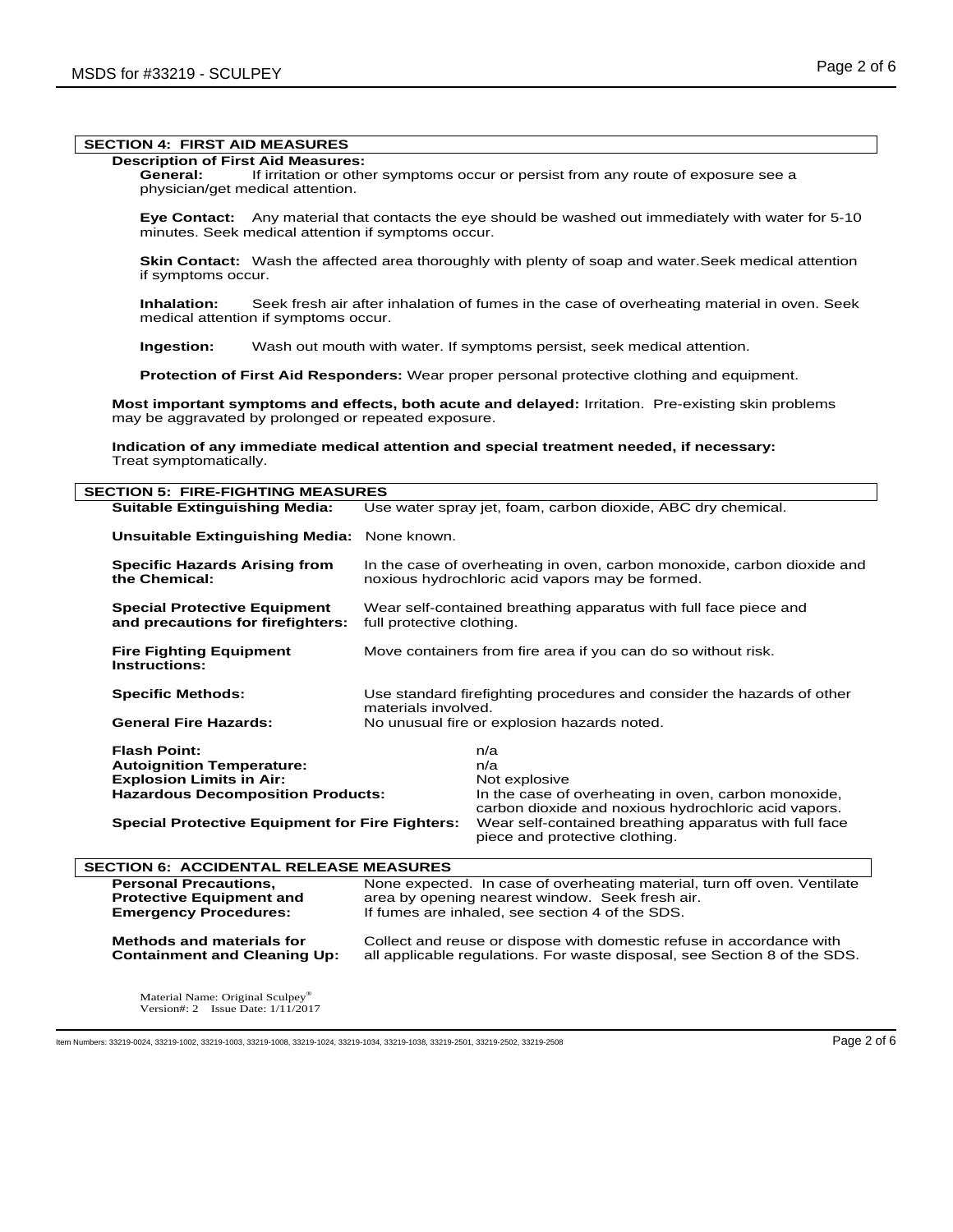| <b>Environmental Precautions:</b>                                                                                                                    | Avoid release to the environment.                                                                                                                                                                                                                                                                                                                                                                                                                                                                                                                                                                                                                                                                                   |  |
|------------------------------------------------------------------------------------------------------------------------------------------------------|---------------------------------------------------------------------------------------------------------------------------------------------------------------------------------------------------------------------------------------------------------------------------------------------------------------------------------------------------------------------------------------------------------------------------------------------------------------------------------------------------------------------------------------------------------------------------------------------------------------------------------------------------------------------------------------------------------------------|--|
| <b>SECTION 7: HANDLING AND STORAGE</b>                                                                                                               |                                                                                                                                                                                                                                                                                                                                                                                                                                                                                                                                                                                                                                                                                                                     |  |
| <b>Precautions for Safe Handling:</b>                                                                                                                | Good industrial hygiene requires that exposure be maintained below the<br>TLV. This is preferably achieved through using the product under well-<br>ventilated conditions. Wash thoroughly after handling this product.<br>Always wash up before eating, smoking or using the facilities. Avoid eye<br>contact. Avoid repeated or prolonged skin contact. Avoid inhalation of<br>fume or vapor. Avoid drinking, tasting, swallowing or ingesting this<br>product. Wash contaminated clothing before reuse.                                                                                                                                                                                                          |  |
| <b>Conditions for Safe Storage,</b><br><b>Including and Compatibilities:</b>                                                                         | Store unused material in a cool, dry place preferably in a sealed non-<br>reactive container.                                                                                                                                                                                                                                                                                                                                                                                                                                                                                                                                                                                                                       |  |
| <b>SECTION 8: EXPOSURE CONTROLS/PERSONAL PROTECTION</b>                                                                                              |                                                                                                                                                                                                                                                                                                                                                                                                                                                                                                                                                                                                                                                                                                                     |  |
| <b>Control Parameters:</b><br><b>Occupational Exposure Limits:</b><br><b>Biological Limit Values:</b><br><b>Appropriate Engineering</b><br>Controls: | No applicable exposure limits.<br>No biological exposure limits not for the ingredient(s).<br>Good general ventilation should be used.                                                                                                                                                                                                                                                                                                                                                                                                                                                                                                                                                                              |  |
| <b>Eye/Face Protection:</b><br>Skin and Body Protection:<br><b>Respiratory Protection:</b>                                                           | <b>Individual Protection Measures, Such as Personal Protective Equipment</b><br>When sanding, wear protective goggles or a face shield.<br>n/a<br>In case of insufficient ventilation, wear suitable respiratory protection.<br>General Hygiene Considerations: Always observe good personal hygiene measures, such as washing after<br>handling the material and before eating, drinking, and/or smoking. Do not<br>heat above 175°C (350°F), allow to come in contact with an open flame<br>or use with a hot knife or wire. Use an oven thermometer when<br>hardening material in oven. Do not use a microwave oven for baking. Do<br>not overbake. Do not exceed the recommended baking temperature or<br>time. |  |
| <b>SECTION 9: PHYSICAL AND CHEMICAL PROPERTIES</b>                                                                                                   |                                                                                                                                                                                                                                                                                                                                                                                                                                                                                                                                                                                                                                                                                                                     |  |
| Color:<br>Various<br>Appearance: Solid, malleable<br>Odor:<br>Characteristic<br>Boiling Point: n/a<br>Melting Point: n/a                             | pH:<br>n/a<br><b>Solubility in Water:</b><br>Not soluble<br><b>Reactivity in Water:</b><br>Non-reactive<br>Specific Vapor Density (Air=1): n/a<br><b>Vapor Pressure:</b><br>n/a                                                                                                                                                                                                                                                                                                                                                                                                                                                                                                                                     |  |
| <b>SECTION 10: STABILITY AND REACTIVITY</b>                                                                                                          |                                                                                                                                                                                                                                                                                                                                                                                                                                                                                                                                                                                                                                                                                                                     |  |
| <b>Reactivity:</b>                                                                                                                                   | The product is stable and non-reactive under normal conditions of use,<br>storage and transport.                                                                                                                                                                                                                                                                                                                                                                                                                                                                                                                                                                                                                    |  |
| <b>Chemical Stability:</b>                                                                                                                           | Material is stable under normal conditions.                                                                                                                                                                                                                                                                                                                                                                                                                                                                                                                                                                                                                                                                         |  |
| <b>Possibility of Hazardous</b><br><b>Reactions:</b><br><b>Conditions to Avoid:</b>                                                                  | No dangerous reaction known under conditions of normal use.<br>None.                                                                                                                                                                                                                                                                                                                                                                                                                                                                                                                                                                                                                                                |  |
| <b>Incompatible Materials:</b>                                                                                                                       | Items made of PVC, polystyrene                                                                                                                                                                                                                                                                                                                                                                                                                                                                                                                                                                                                                                                                                      |  |
| <b>Hazardous Decomposition</b><br><b>Products:</b>                                                                                                   | Hydrochloric acid vapors                                                                                                                                                                                                                                                                                                                                                                                                                                                                                                                                                                                                                                                                                            |  |

Material Name: Original Sculpey® Version#: 2 Issue Date: 1/11/2017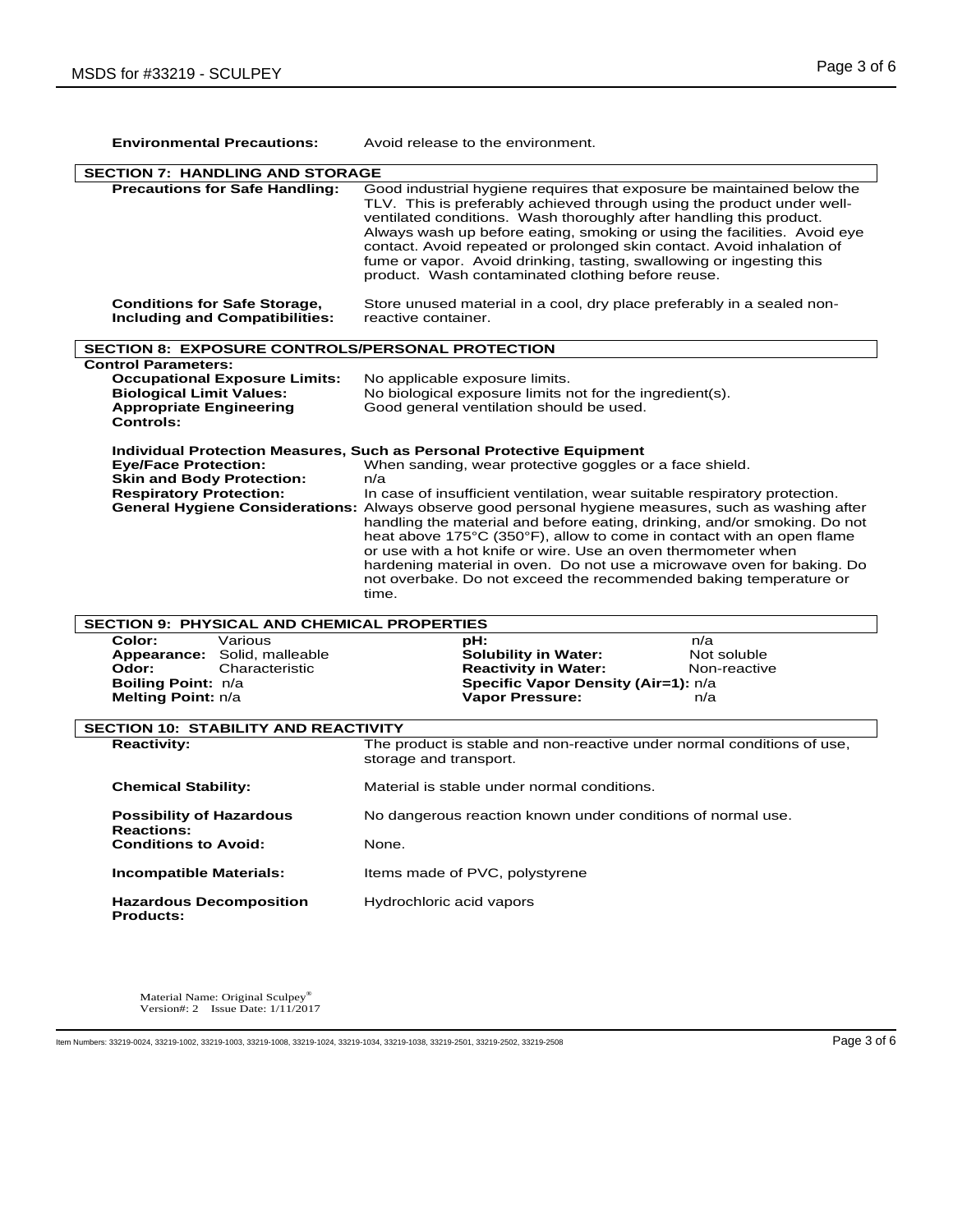| <b>SECTION 11: TOXICOLOGICAL INFORMATION</b>                                                                                                                                                                                                                                                                                                                                                                                                                                                                                                                                                                           |
|------------------------------------------------------------------------------------------------------------------------------------------------------------------------------------------------------------------------------------------------------------------------------------------------------------------------------------------------------------------------------------------------------------------------------------------------------------------------------------------------------------------------------------------------------------------------------------------------------------------------|
| Information on Likely Routes of Exposure:<br>Inhalation: Prolonged inhalation may be harmful.<br>Skin Contact: No adverse effects due to skin contact are expected.<br>Eye Contact: Direct contact with the eye may cause temporary irritation.<br>Ingestion: Expected to be a low ingestion hazard.                                                                                                                                                                                                                                                                                                                   |
| Symptoms relating to the physical, chemical and toxicological characteristics<br><b>Information on Toxicological Effects:</b><br><b>Acute Toxicity:</b><br>Acute Effects Associated with use of this Material: None expected<br>The summated LD50 is >50000 mg/kg. The summated LC50 is 99999 mg/cubic meter.                                                                                                                                                                                                                                                                                                          |
| Skin Corrosion/Irritation: Prolonged skin contact may cause temporary irritation.<br>Serious Eye Damage/Eye Irritation: Direct contact with the eye may cause temporary irritation.                                                                                                                                                                                                                                                                                                                                                                                                                                    |
| <b>Respiratory or Skin Sensitization:</b><br>Respiratory Sensitization: Not a respiratory sensitizer.<br>Skin Sensitization: This product is not expected to cause skin sensitization.<br>Germ Cell Mutagenicity: No data available to indicate product or any components present at greater than<br>0.1% are mutagenic or genotoxic.<br>Carcinogenicity: This product is not considered to be a carcinogen by IARC, ACGIH, NTP, or OSHA.<br>Carcinogen Listing - see Section 3 of SDS<br>NTP: No<br><b>IARC: No</b><br><b>OSHA: No</b><br>OSHA Specifically Regulated Substances (29 CFR 1910.1001-1050) - not listed |
| Reproductive Toxicity: This product is not expected to cause reproductive or developmental effects.<br>Specific Target Organ Toxicity - Single Exposure: Not classified.<br>Specific Target Organ Toxicity - Repeated Exposure: Not classified.<br>Aspiration Hazard: Not an aspiration hazard.<br>Chronic Effects: Prolonged inhalation may be harmful.                                                                                                                                                                                                                                                               |
| <b>SECTION 12: ECOLOGICAL INFORMATION</b>                                                                                                                                                                                                                                                                                                                                                                                                                                                                                                                                                                              |
| Ecotoxicity: No data available. No harmful effects known other than those associated with suspended inert<br>solid in water.<br>Persistence and Degradability: No data is available on the degradability of this product.<br>Bioaccumulative Potential Mobility in Soil: No data available.<br>Other Adverse Effects: No other adverse environmental effects (e.g. ozone depletion, photochemical ozone<br>creation potential, endocrine disruption, global warming potential) are expected for this product.                                                                                                          |
| <b>SECTION 13: DISPOSAL CONSIDERATIONS</b>                                                                                                                                                                                                                                                                                                                                                                                                                                                                                                                                                                             |
| Disposal Instructions: Collect and reclaim or dispose in sealed container. Do not allow this material to drain into<br>sewers/water supplies. Do not contaminate ponds or waterways with product. Dispose of contents/container in<br>accordance with local/regional/national/international regulations.<br>Local Disposal Regulations: Dispose in accordance with all applicable regulations.<br>Waste from Residues/Unused Products: Dispose in accordance with all applicable regulations.<br><b>Contaminated Packaging:</b> Dispose in accordance with all applicable regulations.                                 |
| <b>SECTION 14: TRANSPORT INFORMATION</b>                                                                                                                                                                                                                                                                                                                                                                                                                                                                                                                                                                               |
| <b>UN Number: N/A</b><br><b>UN Proper Shipping Name: Not Regulated</b>                                                                                                                                                                                                                                                                                                                                                                                                                                                                                                                                                 |
| Transport Hazard Class(es):                                                                                                                                                                                                                                                                                                                                                                                                                                                                                                                                                                                            |
| US DOT (49 CFR 172.101): Not regulated as a dangerous good.<br><b>Canada TDG Hazard Class: N/A</b><br><b>IMDG Code (ocean) Hazard Class: N/A</b><br>Europe ADR/RID Hazard Class: N/A<br><b>ICAO/IATA (air) Hazard Class: N/A</b><br>A "N/A" listing for the hazard class indicates the product is not regulated for transport by that regulation.                                                                                                                                                                                                                                                                      |

Material Name: Original Sculpey® Version#: 2 Issue Date: 1/11/2017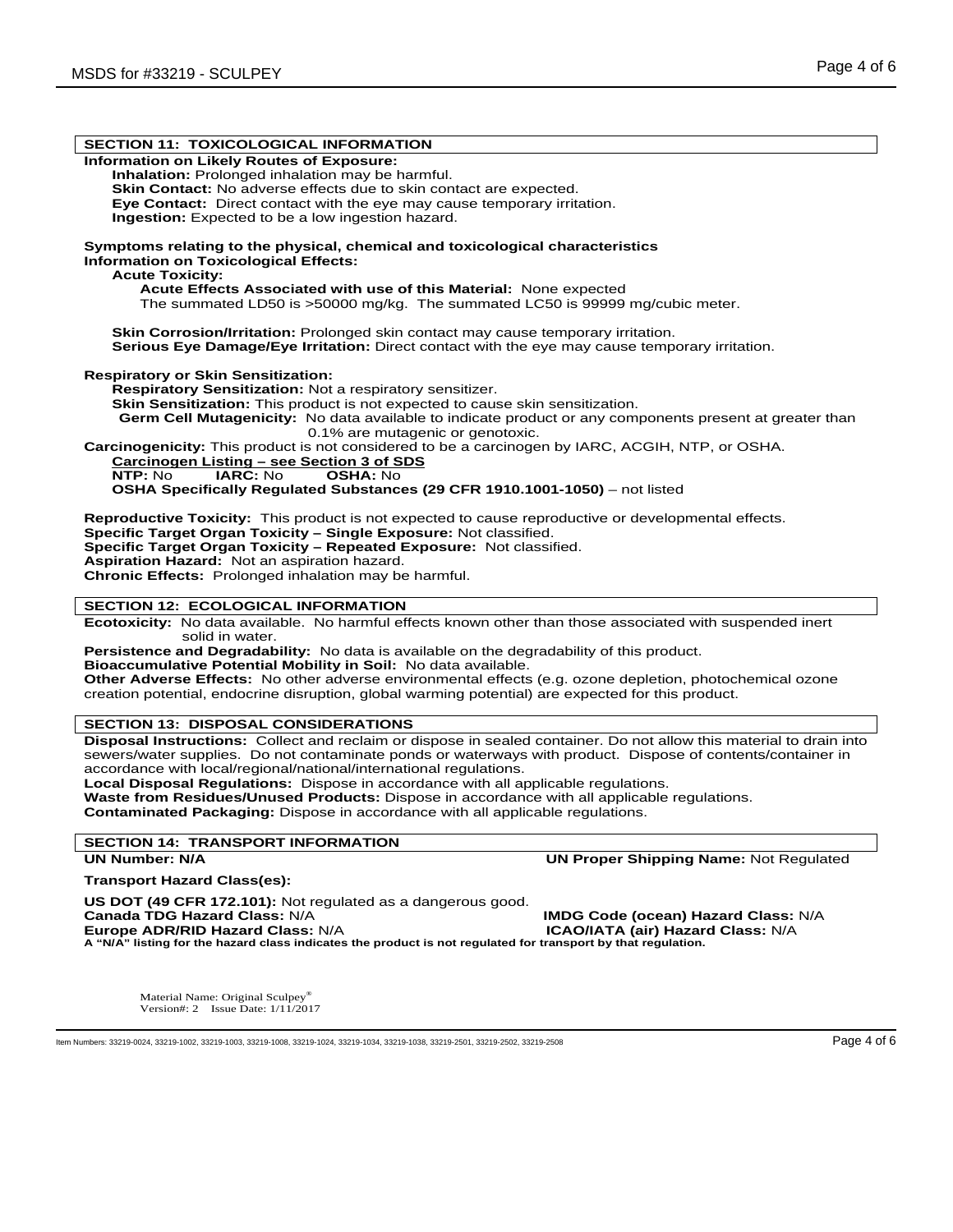# **Packing Group: N/A**

**Environmental Hazards: Marine Pollutant:** Not Applicable.  **Hazardous Substance (USA):** Not Applicable.

**Transport in Bulk according to Annex II of MARPOL 73-78 and IBC Code:** Not Applicable.

**Special Precautions for User:** Not Applicable.

## **SECTION 15: REGULATORY INFORMATION Contents of the SDS Comply with the OSHA Hazard Communication Standard 29 CFR 1910.1200**

**US Federal Regulations: EPA SARA TITLE III Chemical Listings:** None **SARA Section 302.4 (40 CFR 355) Extremely Hazardous Substance:** None **Section 313 Toxic Chemicals (40 CFR 372):** None **TSCA Section 12(b) Export Notification (40 CFR 707, Subpt. D):** None **CERCLA Hazardous Substances List (40 CFR 302.4):** Not Listed **OSHA Specifically Regulated Substances (29 CFR 1910.1001-1050):** Not Listed **Clean Air Act (CAA) Section 112 Hazardous Air Pollutants (HAPs) List:** Not Regulated **Clean Air Act (CAA) Section 112® Accidental Release Prevention (40 CFR 68.130):** Not Regulated **Safe Drinking Water Act (SDWA):** Not Regulated

**US State Regulations: California Proposition 65: The following ingredients present in the product are known to the State of California to cause Cancer, Birth Defects, or Reproductive Harm:** None known to be present

# **Washington Children's Safe Products Act – Chemicals Requiring Notification:** None

This material has been reviewed by a toxicologist in the US and carries the AP seal from the Art & Creative Materials Institute (ACMI). The labeling conforms to US 16 CFR 1500-14 and ASTM D 4236. Under CPSC's Consumer Product Regulations (16 CFR 1500.3 and 1500-14), this product has the following required acute and chronic hazard labeling: None

## **International Regulations:**

**Canadian WHMIS:** This product is a controlled product under Canada's Workplace Hazardous Materials Information System. It contains the following toxic or highly toxic materials: Pigment Red 101

**Canadian Ingredient Disclosure List:** None known to be present or none in reportable amounts.

**Mexico Regulations/Legislation:** This SDS contains the information required by NOM-018-STPS-2000 Workplace Hazardous Chemical Substances Communication and Identification Standard.

# **SECTION 16: OTHER INFORMATION, INCLUDING DATE OF PREPARATION OR LAST REVISION Issue Date: 1/11/2017 Version #: 2**

#### **Disclaimer:**

The information contained herein is provided in good faith and is subject to change without notice. It is believed to be accurate and represents the best information currently available to us. However, we make no warranty, fitness for a particular purpose or of any other type, expressed or implied, with respect to products described or data or information provided. We assume no liability resulting from the use of such products, data or information. Users should determine the<br>suitability of the information for their particular purpose. The us laws and regulations relating to the purchase, use, storage and disposal of the material and must be familiar with and follow generally accepted safe handling procedures.

Material Name: Original Sculpey Version#: 2 Issue Date: 1/11/2017